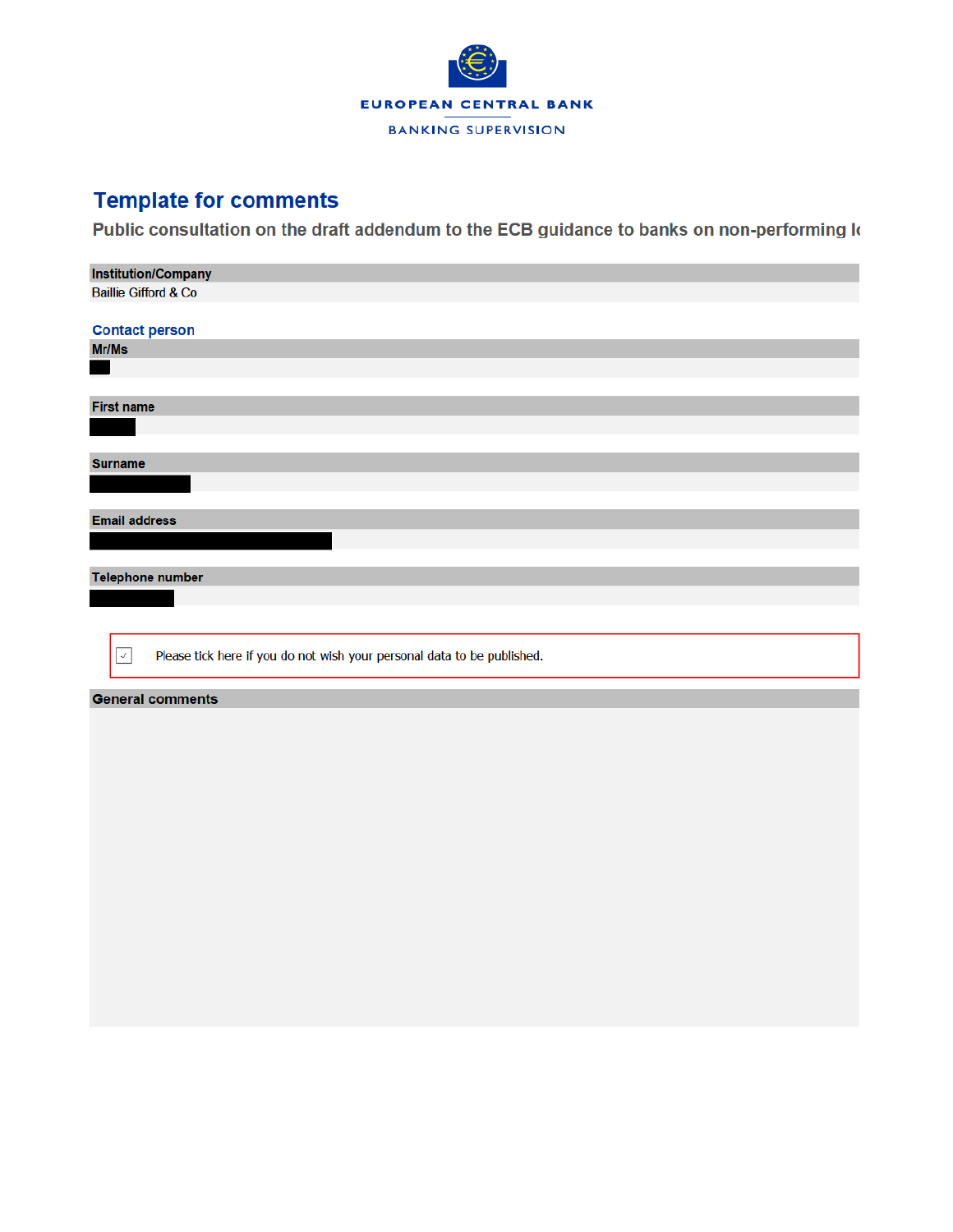| From:        |                                                                                                |
|--------------|------------------------------------------------------------------------------------------------|
| To:          | <b>SSM Public Consultation</b>                                                                 |
| Subject:     | Public consultation on the draft addendum to the ECB Guidance to banks on non-performing loans |
| Date:        | 06 December 2017 18:36:39                                                                      |
| Attachments: | <b>ECB comment NPLs.xlsx</b>                                                                   |

To the Secretariat to the Supervisory Board:

The proposal regarding non performing exposures (NPE) is intended to accelerate the speed with which banks provision for NPEs. The scale of non-performing loans on bank balance sheets within Europe is a material problem. We note the comments of the European Central Bank (ECB) regarding the timing of trying to address the problem, and the benefits of doing so while there is a degree of increase in economic activity including bank lending, in those areas most sensitive to the subject matter. The ECB, as banking supervisor, already has the power to review NPEs at any point and to request specific banks to take action. The proposed addendum is unnecessary in terms of the effectiveness of bank supervision. Therefore the cost of the proposed guidance may exceed any potential benefit and we encourage the ECB to reconsider the proposal.

As we understand the proposal, once a bank recognises that a loan is non-performing, it would then have two years to fully provision an unsecured exposure and seven years to fully provision a secured exposure. This would be a meaningful acceleration of provisioning relative to what we have experienced in recent years.

The proposed guidance may make banks less willing to disclose NPEs in the future. There will always be a degree of subjectivity in determining when a loan is non-performing. Our interest as investors is in encouraging the early identification of non-performing loans, and ideally modifications to enable such positions to become performing. As the ECB has commented, the early identification of problems facilitates better solutions than late identification. With that in mind, measures that may discourage a member of staff of a bank from highlighting a problem, are to be avoided. We are concerned that this measure, with its specificity, would have that effect.

A potential problem related to secured lending is that a guideline is being proposed for the entire geographic area of responsibility of the ECB when within that area there exists a great degree of variation in judicial processes and time required to enforce collateral. We appreciate the point made by the ECB, emphasised during the hearing on the  $30<sup>th</sup>$  November 2017, that the proposed guidance does not require banks to sell their nonperforming loans. However, the speed of judicial processes and the impact on valuation of non performing loans is relevant to all banks in a region. If an environment is created where there is greater pressure to reduce non performing loans at a pace which the judicial system cannot match or exceed, then there will be downward pressure on valuations, affecting all similar pools of loans and all pending transactions. This will occur regardless of whether a specific bank decides to sell a pool of loans. We would highlight other research on this subject, by the Bank for International Settlements, "Resolution of nonperforming loans – policy options" October 2017, that stresses the need to have a solution to match the working environment. We appreciate that the ECB does not have the authority to address judicial processes within its role as banking supervisor. That should not absolve the ECB of considering that it may be inappropriate to advocate NPL resolution on a faster timeline than certain member states' court systems can manage. The result may be a transfer of value from banks to specialist recovery funds, with risk of unnecessary loss of confidence by the broader market and ultimately depositors.

We think the proposed guidance is unnecessary as the ECB can conduct itself with